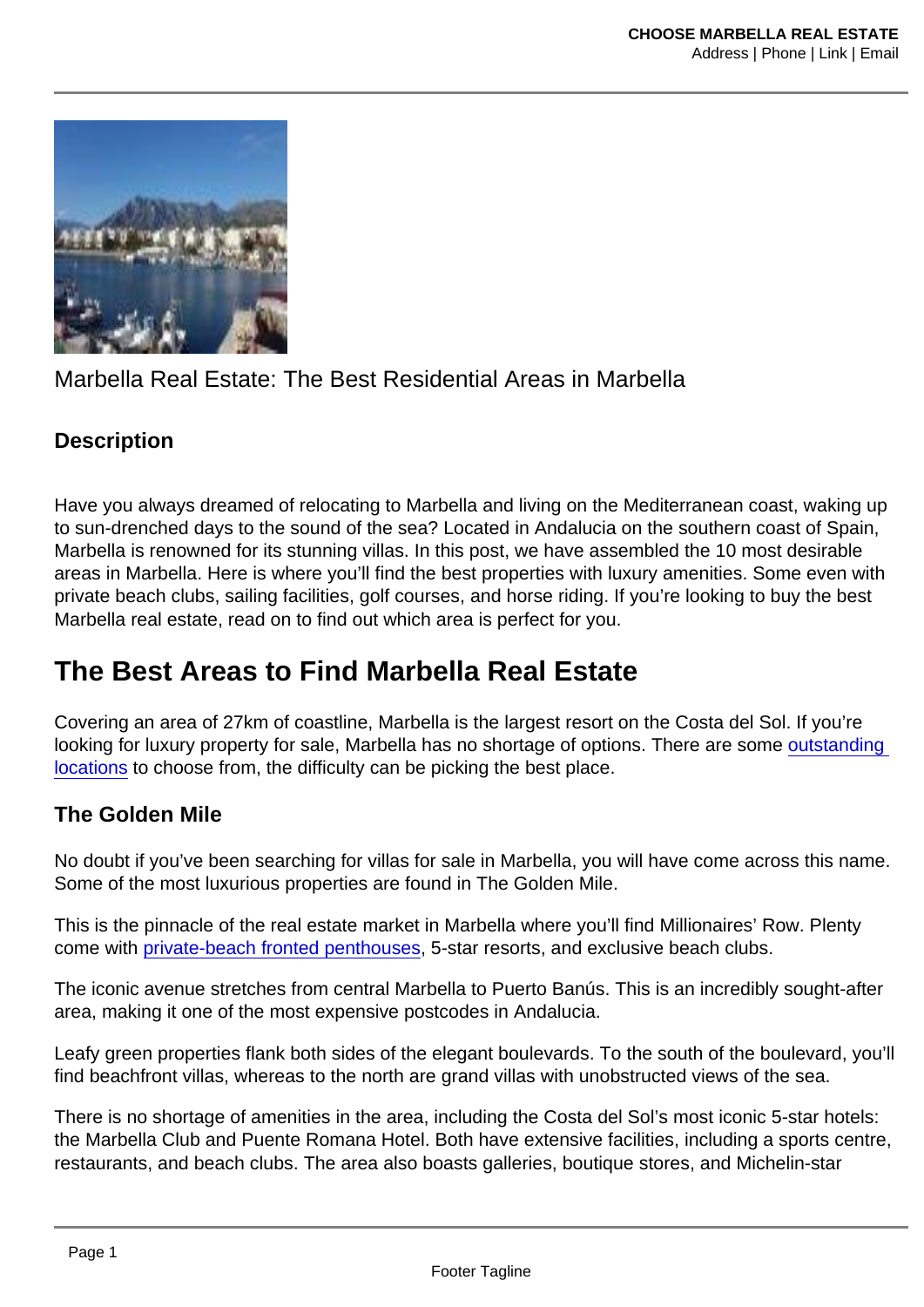restaurants.

Buyers wishing to purchase property on the Golden Mile have the chance to own a peaceful seafront home. They will also gain one of the most exclusive addresses in the region.

### **Puerto Banús**

Located close to the Golden Mile, you'll find Puerto Banús, which is home to one of southern Europe's most glamourous marinas. Puerto Banús attracts A-list celebrities, making it the place to see and to be seen.

Because of the status of the area, the marina is also home to Spain's third-largest luxury shopping mall, the biggest being in Madrid and Barcelona. Inside you'll find a mixture of designer brands and haute couture boutique stores. Outside are pristine-looking yachts and superyachts.

The most popular property type here is luxury apartments, set in gated complexes with plenty of communal facilities. Most apartments come with top-end modern fixtures and fittings. They are incredibly spacious and come with a sea view or a view of the nearby Sierra Blanca mountains.

Aside from the marina and high-end shopping, the area of Puerto Banús also has fine dining. There are also outstanding cocktail bars and some of the best nightlife you'll find on the Costa del Sol.

The area is perfect for buyers looking to be in the heart of the glitz and glamour and wanting to rub shoulders with celebrities.

### **La Zagaleta**

If you're looking for somewhere a little more low-key and closer to nature, then La Zagaleta is a great location. Situated on the grounds of an enormous country club, it boasts two resident-only 18-hole golf courses.

There is also a racquet club, an equestrian centre, a distinguished clubhouse, and a private heliport. Because of the exclusivity, prices for property here come at a premium.

La Zagaleta is located just outside of Marbella and is set in the woodlands and foothills of the Sierra Blanca mountains. It ranks as one of the most deluxe residential developments in the south of Europe.

If security, privacy, and exclusivity are high on your agenda, then large plots are available for development. Existing luxurious villas are also available. Properties at La Zagaleta fall under the prime and super-prime property sectors and often have the highest selling prices in the area.

#### **Sierra Blanca**

If you like the sound of La Zagaleta, a slightly lower key alternative area is Sierra Blanca. You'll find gated communities offering beautiful views of the mountains and shorelines. They are located close to the facilities of Puerto Banus.

This is predominantly a residential area on an elevated location in the foothills, surrounded by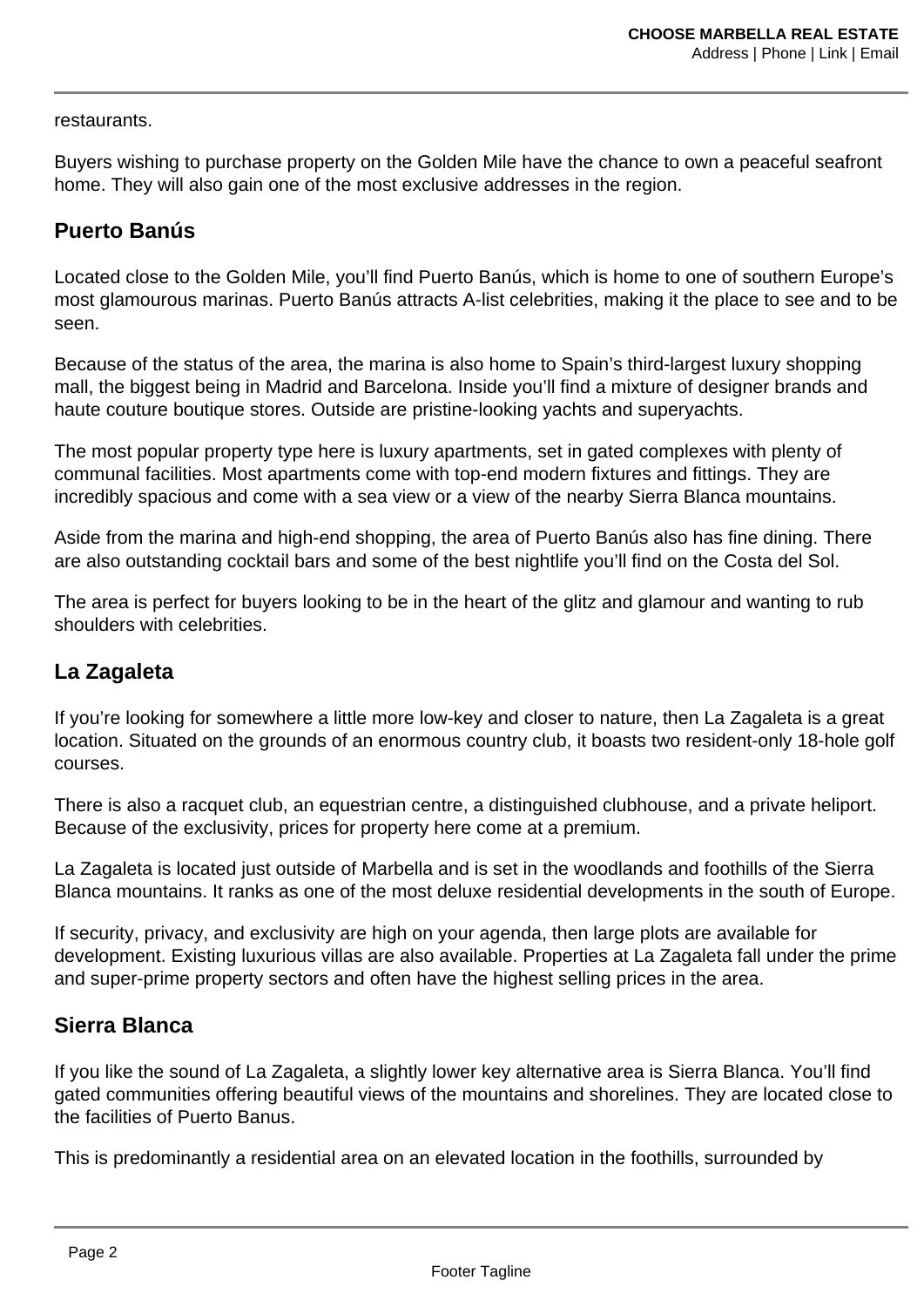greenery. Accommodation here ranges from townhouses and [apartments,](https://choosemarbella.com/what-to-look-for-in-a-marbella-apartment/) right up to villas.

Sierra Blanca offers a pleasant mix of being surrounded by nature but with easy access to more populated towns. Locally you'll find shops and restaurants as well as a beach, which is less than 5 minutes drive. It's also a great location for families looking to move, with several schools and health centres nearby.

#### Nueva Andalucía

Located in the areas known as Golf Alley, Nueva Andalucia is certainly a more accessible price. It still mains a location akin to some of the areas aforementioned. Villas here are dotted between golf courses and greenery.

The name Golf Alley is given due to its close location to Las Brisas, Los Naranjos, and Aloha golf clubs.

The [large residential development](https://www.dmproperties.com/16274-marbellas-best-residential-areas.html) of Nueva Andalucia is just a short drive from Marbella Town and Puerto Banús. It's also close to local schools and Aloha College, which is one of the best international schools in Marbella.

It is just a short drive from the beaches and the mountains and has a weekly Saturday artisan market. You'll also find plenty of cafes in the area. This is a great place for families.

#### Central Marbella

If you're interested in living in the heart of the town where everything is within walking distance, then Central Marbella is a good option. In the Old Town, most properties come in the form of townhouses and apartments along the photogenic whitewashed streets.

For those looking for something a little larger, then Centre West and Centre East offer more modern homes, apartments, or penthouses. Sometimes they have gated complexes and private seafront access.

By being located in Central Marbella, you'll find an abundance of amenities. These are all within walking distance of shops, restaurants, and beaches, plus bars and nightlife.

## Other Great Places to Look For Marbella Real Estate

Los Monteros – You may be interested in the [luxury district](https://andaluciarealty.com/blog/live-in-marbella-discover-the-10-most-luxury-areas-in-marbella/) of Los Monteros. It's located to the east of Marbella and features elegant and leafy residential properties and close access to beaches.

The area offers both villas and mansions, and local facilities include a spa and golf. Close by is the 5 star hotel Los Monteros.

Elviria – This is one of the largest residential areas in east Marbella. It stretches from the white sandy beaches to the mountains, featuring a mix of apartments, villas, and townhouses.

There are plenty of amenities, including golf courses, trendy restaurants, and beach clubs. The area is